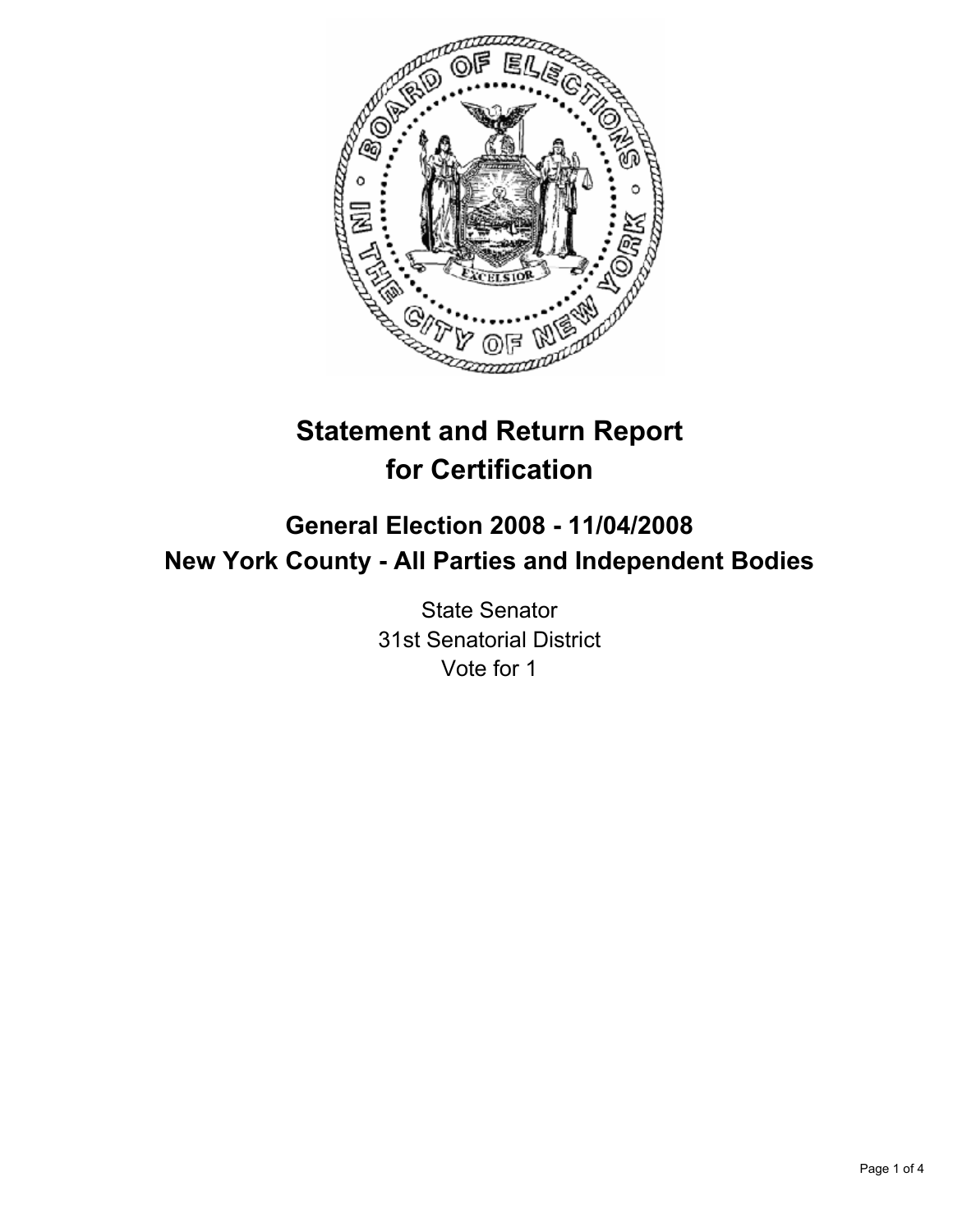

### **Assembly District 67**

| <b>PUBLIC COUNTER</b>                | 14,845 |
|--------------------------------------|--------|
| <b>EMERGENCY</b>                     | 71     |
| ABSENTEE/MILITARY                    | 1,060  |
| <b>AFFIDAVIT</b>                     | 539    |
| <b>Total Ballots</b>                 | 17,002 |
| ERIC SCHNEIDERMAN (DEMOCRATIC)       | 11,763 |
| <b>MARTIN CHICON (REPUBLICAN)</b>    | 1,784  |
| STEPHEN BRADIAN (CONSERVATIVE)       | 78     |
| ERIC SCHNEIDERMAN (WORKING FAMILIES) | 688    |
| <b>JULIA WILLIEBRAND (WRITE-IN)</b>  |        |
| <b>Total Votes</b>                   | 14,314 |
| Unrecorded                           | 2.688  |

**Assembly District 69**

| PUBLIC COUNTER                       | 14,203 |
|--------------------------------------|--------|
| <b>EMERGENCY</b>                     | 265    |
| ABSENTEE/MILITARY                    | 838    |
| <b>AFFIDAVIT</b>                     | 480    |
| <b>Total Ballots</b>                 | 16,282 |
| ERIC SCHNEIDERMAN (DEMOCRATIC)       | 10,977 |
| MARTIN CHICON (REPUBLICAN)           | 1,416  |
| STEPHEN BRADIAN (CONSERVATIVE)       | 124    |
| ERIC SCHNEIDERMAN (WORKING FAMILIES) | 874    |
| LIZ KRUEGER (WRITE-IN)               |        |
| <b>Total Votes</b>                   | 13,392 |
| Unrecorded                           | 2,890  |

#### **Assembly District 70**

| <b>PUBLIC COUNTER</b>                | 5,242 |
|--------------------------------------|-------|
| <b>EMERGENCY</b>                     |       |
| ABSENTEE/MILITARY                    | 108   |
| AFFIDAVIT                            | 279   |
| <b>Total Ballots</b>                 | 5,686 |
| ERIC SCHNEIDERMAN (DEMOCRATIC)       | 3,629 |
| MARTIN CHICON (REPUBLICAN)           | 215   |
| STEPHEN BRADIAN (CONSERVATIVE)       | 14    |
| ERIC SCHNEIDERMAN (WORKING FAMILIES) | 117   |
| <b>Total Votes</b>                   | 3,975 |
| Unrecorded                           | 1.711 |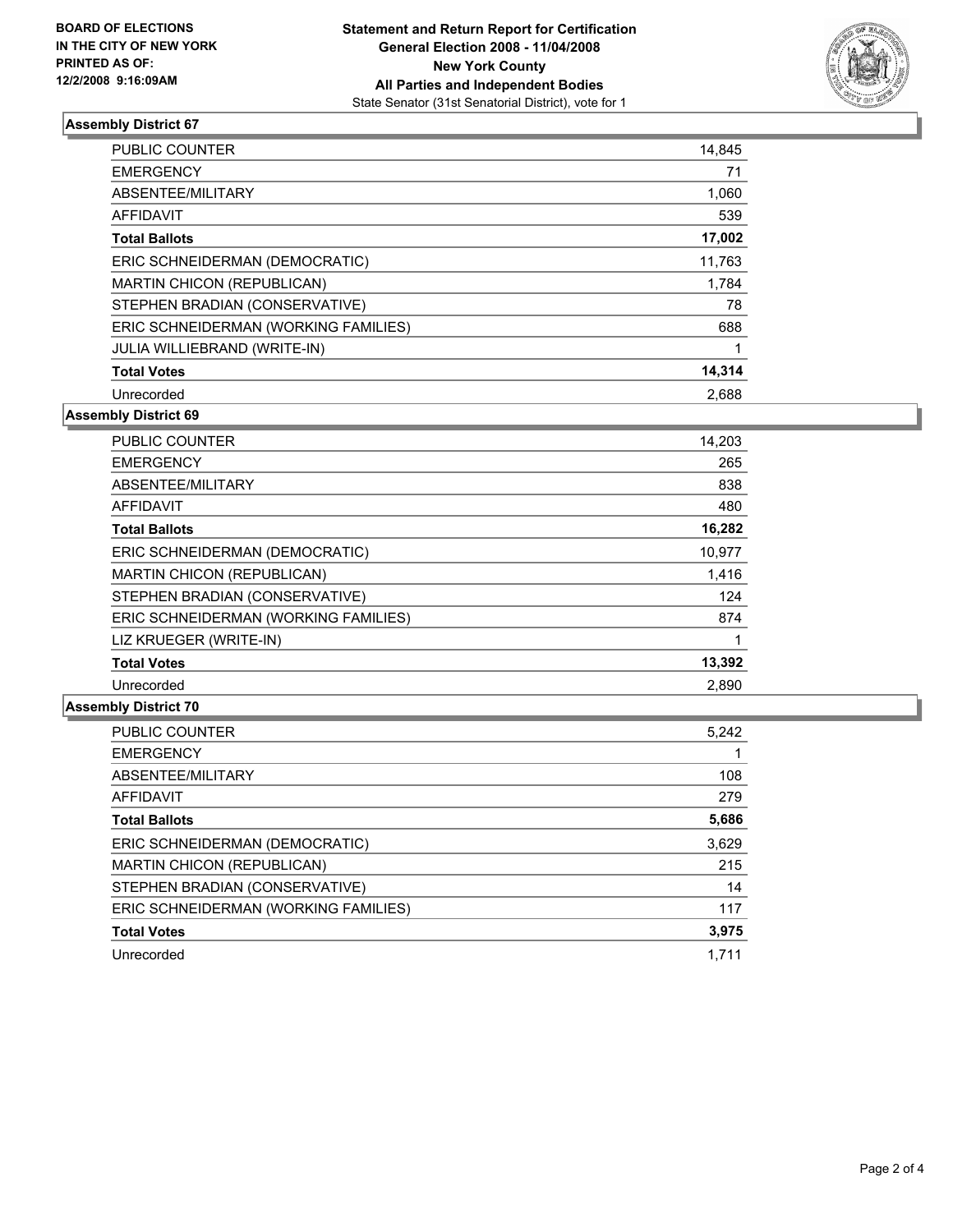

### **Assembly District 71**

| <b>PUBLIC COUNTER</b>                | 25,844 |
|--------------------------------------|--------|
| <b>EMERGENCY</b>                     | 318    |
| ABSENTEE/MILITARY                    | 797    |
| AFFIDAVIT                            | 1,253  |
| <b>Total Ballots</b>                 | 28,642 |
| ERIC SCHNEIDERMAN (DEMOCRATIC)       | 18,594 |
| <b>MARTIN CHICON (REPUBLICAN)</b>    | 1,953  |
| STEPHEN BRADIAN (CONSERVATIVE)       | 131    |
| ERIC SCHNEIDERMAN (WORKING FAMILIES) | 1,050  |
| <b>ARIEL KLEIN (WRITE-IN)</b>        |        |
| <b>Total Votes</b>                   | 21,729 |
| Unrecorded                           | 6,913  |

#### **Assembly District 72**

| <b>PUBLIC COUNTER</b>                 | 34,350 |
|---------------------------------------|--------|
| <b>EMERGENCY</b>                      | 126    |
| ABSENTEE/MILITARY                     | 524    |
| <b>AFFIDAVIT</b>                      | 1,610  |
| <b>Total Ballots</b>                  | 36,924 |
| ERIC SCHNEIDERMAN (DEMOCRATIC)        | 22,594 |
| <b>MARTIN CHICON (REPUBLICAN)</b>     | 1,462  |
| STEPHEN BRADIAN (CONSERVATIVE)        | 127    |
| ERIC SCHNEIDERMAN (WORKING FAMILIES)  | 708    |
| DECOLONIZE PUERTO RICO NOW (WRITE-IN) |        |
| <b>Total Votes</b>                    | 24,892 |
| Unrecorded                            | 12.032 |